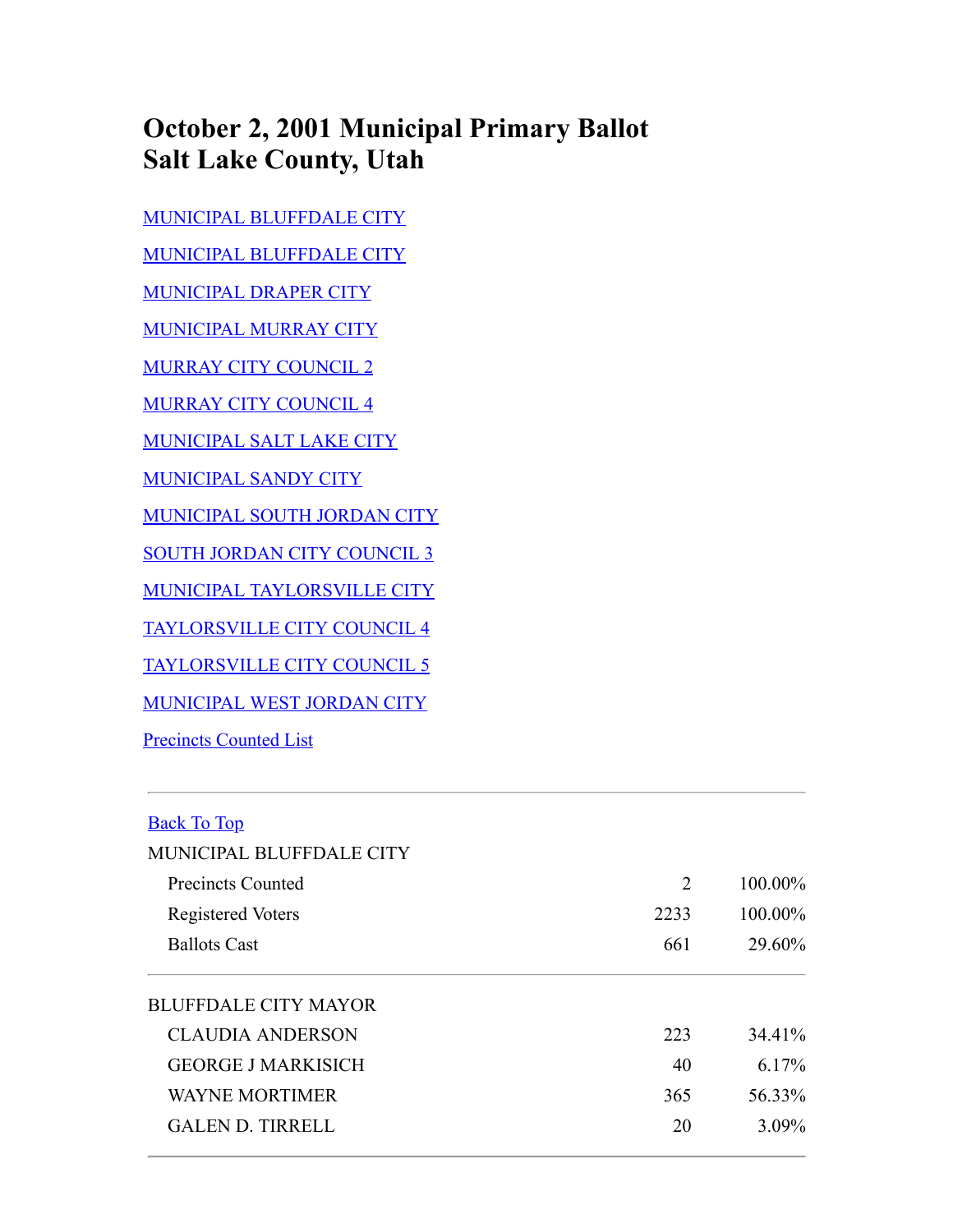<span id="page-1-2"></span><span id="page-1-1"></span><span id="page-1-0"></span>

| <b>BLUFFDALE CITY 2 YR COUNCIL AT-LRG</b> |       |         |
|-------------------------------------------|-------|---------|
| <b>JESSE W. KELLEY</b>                    | 337   | 53.75%  |
| <b>STEVE LEVESQUE</b>                     | 220   | 35.09%  |
| <b>JODY K. TUFT</b>                       | 70    | 11.16%  |
| <b>Back To Top</b>                        |       |         |
| MUNICIPAL DRAPER CITY                     |       |         |
| <b>Precincts Counted</b>                  | 7     | 100.00% |
| <b>Registered Voters</b>                  | 11217 | 100.00% |
| <b>Ballots Cast</b>                       | 1324  | 11.80%  |
| DRAPER CITY COUNCIL AT-LARGE              |       |         |
| Vote For 2                                |       |         |
| <b>RYAN D. DAVIES</b>                     | 240   | 10.10%  |
| <b>STEVEN FILER</b>                       | 36    | 1.51%   |
| <b>CANDIDATE WITHDRAWN</b>                |       |         |
| <b>GLEN B. OGDEN</b>                      | 225   | 9.47%   |
| <b>JENNY ORGILL</b>                       | 496   | 20.87%  |
| <b>SUMMER L. PUGH</b>                     | 445   | 18.72%  |
| WILLIAM E. RAPPLEYE                       | 161   | 6.77%   |
| <b>LAMONT SMITH</b>                       | 539   | 22.68%  |
| <b>CANDIDATE WITHDRAWN</b>                |       |         |
| <b>KEVIN ZOLLINGER</b>                    | 235   | 9.89%   |
| <b>Back To Top</b>                        |       |         |
| MUNICIPAL MURRAY CITY                     |       |         |
| <b>Precincts Counted</b>                  | 23    | 100.00% |
| <b>Registered Voters</b>                  | 20000 | 100.00% |
| <b>Ballots Cast</b>                       | 4479  | 22.40%  |
| <b>MURRAY CITY MAYOR</b>                  |       |         |
| <b>JOHN CHRISTENSEN</b>                   | 781   | 17.65%  |
| <b>DAN SNARR</b>                          | 2350  | 53.10%  |
| <b>CHAD A. SOFFE</b>                      | 1199  | 27.09%  |
| <b>GARY R. WILLIAMS</b>                   | 96    | 2.17%   |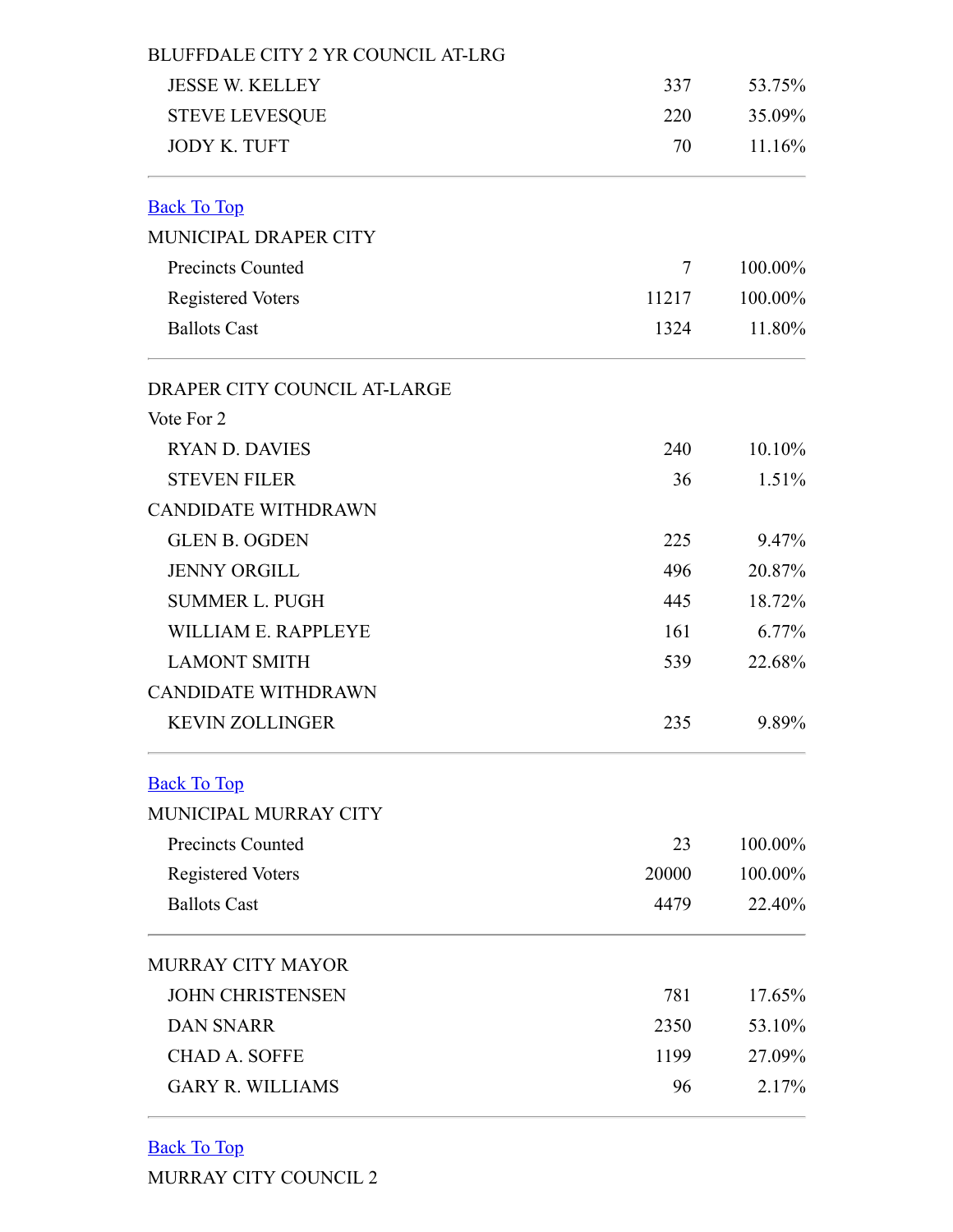<span id="page-2-0"></span>

| <b>Precincts Counted</b>        | 4     | 100.00% |  |
|---------------------------------|-------|---------|--|
| <b>Registered Voters</b>        | 5601  | 100.00% |  |
| <b>Ballots Cast</b>             | 1483  | 26.48%  |  |
| MURRAY COUNCIL MEMBER 2         |       |         |  |
| <b>CANDIDATE WITHDRAWN</b>      |       |         |  |
| <b>JEFF EVANS</b>               | 182   | 15.19%  |  |
| ROBERT D. (ROBBIE) ROBERTSON    | 351   | 29.30%  |  |
| PAUL RYAN SORENSEN              | 358   | 29.88%  |  |
| <b>REN SOUZA</b>                | 307   | 25.63%  |  |
| <b>Back To Top</b>              |       |         |  |
| <b>MURRAY CITY COUNCIL 4</b>    |       |         |  |
| <b>Precincts Counted</b>        | 6     | 100.00% |  |
| <b>Registered Voters</b>        | 4129  | 100.00% |  |
| <b>Ballots Cast</b>             | 965   | 23.37%  |  |
| MURRAY COUNCIL MEMBER 4         |       |         |  |
| PAT GRIFFITHS                   | 469   | 49.21%  |  |
| <b>NORMAN E. NIELSEN</b>        | 140   | 14.69%  |  |
| <b>JOHN C. RUSH</b>             | 344   | 36.10%  |  |
| <b>Back To Top</b>              |       |         |  |
| MUNICIPAL SALT LAKE CITY        |       |         |  |
| <b>Precincts Counted</b>        | 16    | 100.00% |  |
| <b>Registered Voters</b>        | 16419 | 100.00% |  |
| <b>Ballots Cast</b>             | 2948  | 17.95%  |  |
| SALT LAKE CITY COUNCIL MEMBER 3 |       |         |  |
| PHIL CARROLL                    | 598   | 20.49%  |  |
| PETER M. CORROON                | 330   | 11.31%  |  |
| POLLY HART                      | 760   | 26.04%  |  |
| <b>ERIC JERGENSEN</b>           | 1093  | 37.44%  |  |
| <b>JON M. SCHUMANN</b>          | 138   | 4.73%   |  |

<span id="page-2-2"></span><span id="page-2-1"></span>Back To Top

MUNICIPAL SANDY CITY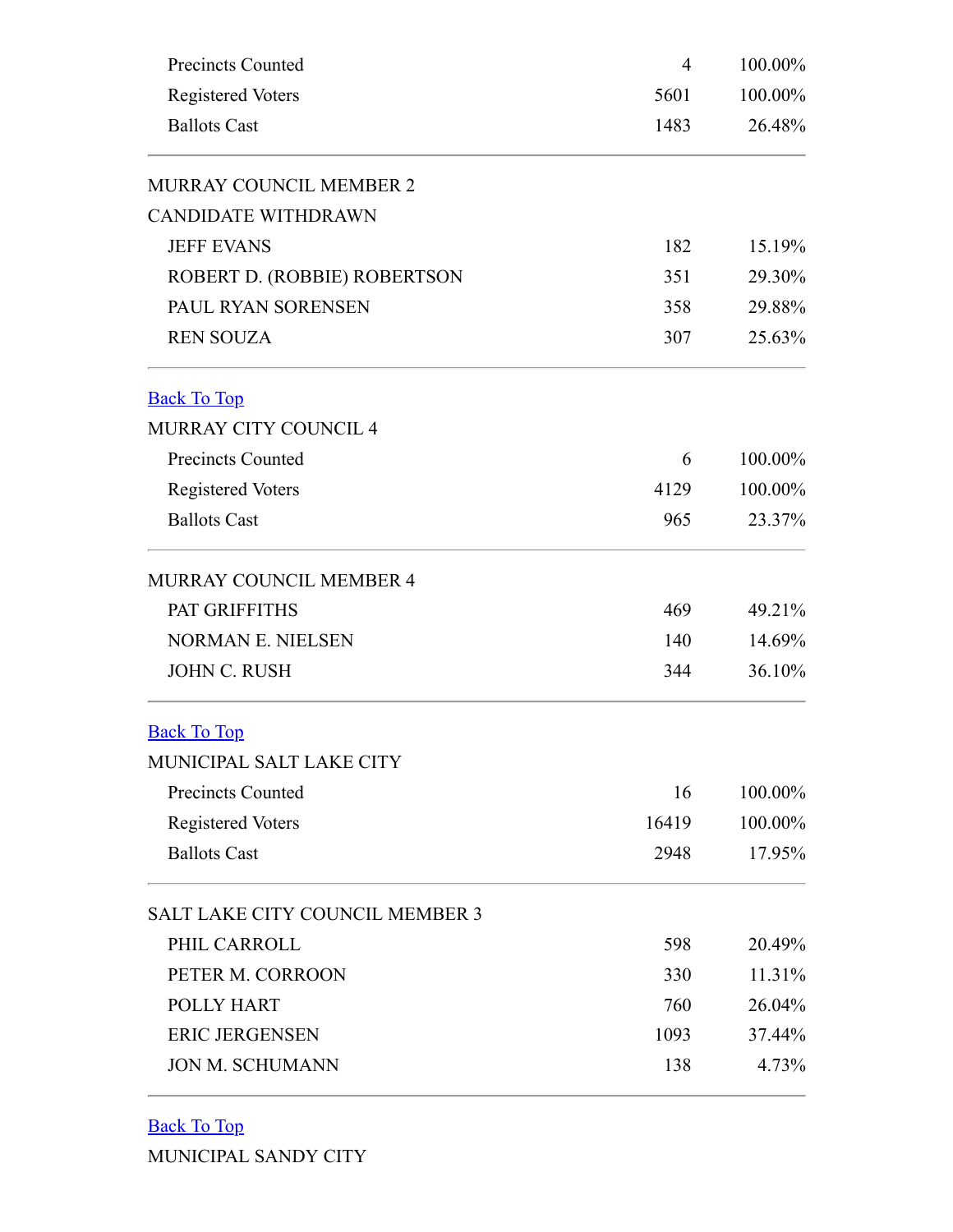<span id="page-3-0"></span>

| <b>Precincts Counted</b>             | 51    | 100.00%<br>100.00%<br>14.01% |  |
|--------------------------------------|-------|------------------------------|--|
| <b>Registered Voters</b>             | 49011 |                              |  |
| <b>Ballots Cast</b>                  | 6865  |                              |  |
| <b>SANDY CITY MAYOR</b>              |       |                              |  |
| <b>TRISHA BECK</b>                   | 1784  | 26.19%                       |  |
| <b>SYLVIA MARLOWE BRUNISHOLZ</b>     | 107   | 1.57%                        |  |
| <b>TOM DOLAN</b>                     | 3497  | 51.33%                       |  |
| <b>LINDA SAVILLE</b>                 | 1425  | 20.92%                       |  |
| SANDY CITY COUNCIL AT-LARGE          |       |                              |  |
| <b>CHARLES CAMPBELL HARDY</b>        | 967   | 15.35%                       |  |
| RICHARD J KUCHINSKY, JR              | 1120  | 17.78%                       |  |
| <b>JOHN WINDER</b>                   | 4212  | 66.87%                       |  |
| <b>Back To Top</b>                   |       |                              |  |
| MUNICIPAL SOUTH JORDAN CITY          |       |                              |  |
| <b>Precincts Counted</b>             | 13    | 100.00%                      |  |
| <b>Registered Voters</b>             | 15535 | 100.00%                      |  |
| <b>Ballots Cast</b>                  | 1860  | 11.97%                       |  |
| SOUTH JORDAN CITY MAYOR              |       |                              |  |
| <b>ROY HARWARD</b>                   | 289   | 15.84%                       |  |
| <b>KENT MONEY</b>                    | 1316  | 72.11%                       |  |
| <b>BOB STUBBS</b>                    | 220   | 12.05%                       |  |
| <b>Back To Top</b>                   |       |                              |  |
| SOUTH JORDAN CITY COUNCIL 3          |       |                              |  |
| <b>Precincts Counted</b>             | 2     | 100.00%                      |  |
| <b>Registered Voters</b>             | 3548  | 100.00%                      |  |
| <b>Ballots Cast</b>                  | 517   | 14.57%                       |  |
| <b>SOUTH JORDAN COUNCIL MEMBER 3</b> |       |                              |  |
| <b>DREW CHAMBERLAIN</b>              | 71    | 13.84%                       |  |
| RONALD G. HOLT                       | 108   | 21.05%                       |  |
| <b>MARY WENNER</b>                   | 334   | 65.11%                       |  |

<span id="page-3-2"></span><span id="page-3-1"></span>Back To Top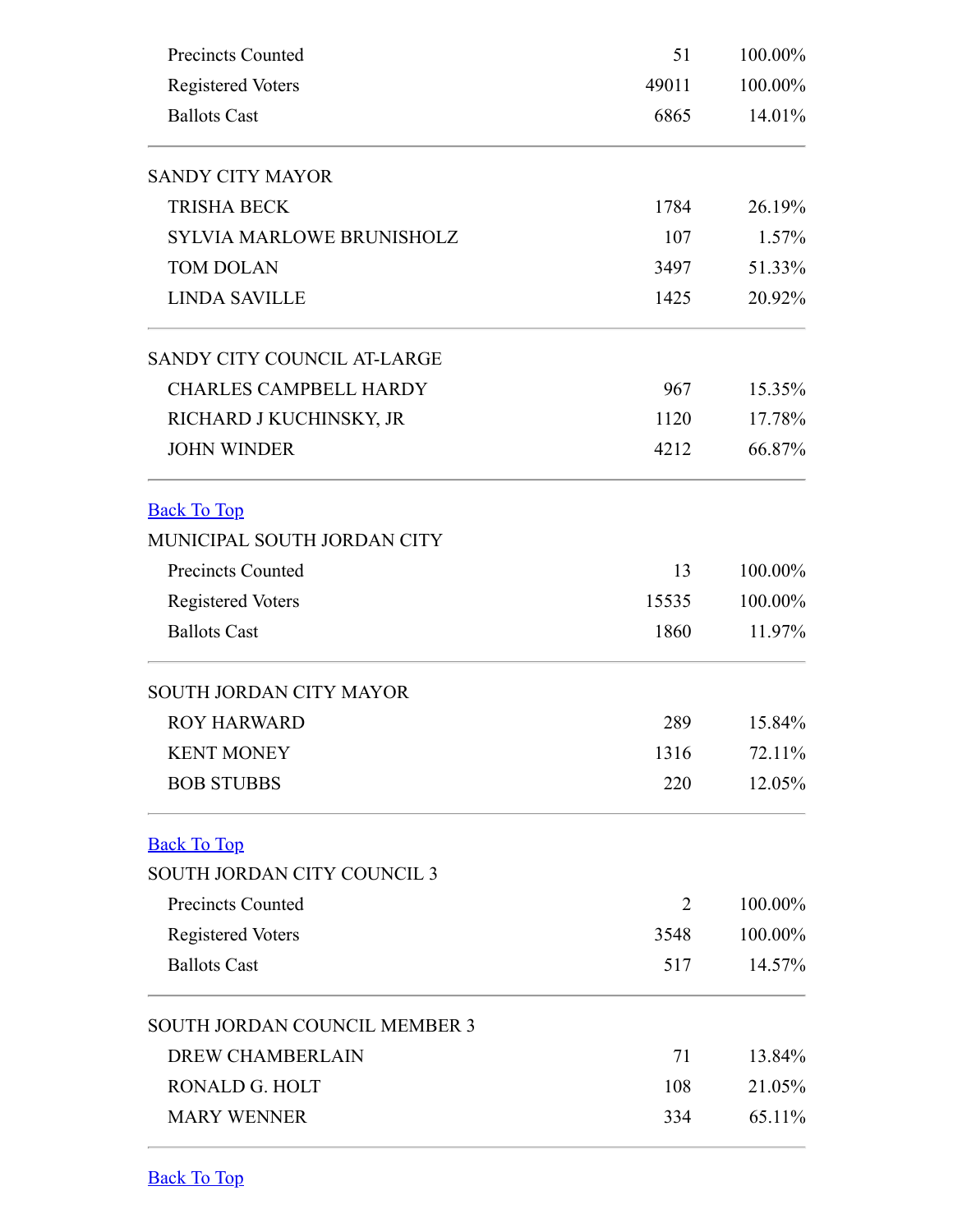<span id="page-4-2"></span><span id="page-4-1"></span><span id="page-4-0"></span>

| MUNICIPAL TAYLORSVILLE CITY        |       |          |
|------------------------------------|-------|----------|
| <b>Precincts Counted</b>           | 28    | 100.00%  |
| <b>Registered Voters</b>           | 27647 | 100.00%  |
| <b>Ballots Cast</b>                | 2864  | 10.36%   |
| <b>TAYLORSVILLE CITY MAYOR</b>     |       |          |
| <b>JANICE AUGER</b>                | 1687  | 59.44%   |
| <b>ROGER 'K' BELGARD</b>           | 42    | 1.48%    |
| <b>L. KEITH SORENSEN</b>           | 988   | 34.81%   |
| <b>SHANE R. WORRELL</b>            | 121   | 4.26%    |
| <b>Back To Top</b>                 |       |          |
| <b>TAYLORSVILLE CITY COUNCIL 4</b> |       |          |
| <b>Precincts Counted</b>           | 5     | 100.00%  |
| <b>Registered Voters</b>           | 5690  | 100.00%  |
| <b>Ballots Cast</b>                | 682   | 11.99%   |
| TAYLORSVILLE COUNCIL MEMBER 4      |       |          |
| <b>CANDIDATE WITHDRAWN</b>         |       |          |
| <b>KEVIN S. DUDLEY</b>             | 30    | $4.55\%$ |
| <b>CRAIGE GARRETT</b>              | 194   | 29.39%   |
| <b>DAVE GODDARD</b>                | 198   | 30.00%   |
| <b>JONATHAN D. HALLETT</b>         | 18    | 2.73%    |
| <b>LES N. MATSUMURA</b>            | 197   | 29.85%   |
| <b>MATT MORRISON</b>               | 23    | 3.48%    |
| <b>Back To Top</b>                 |       |          |
| TAYLORSVILLE CITY COUNCIL 5        |       |          |
| <b>Precincts Counted</b>           | 5     | 100.00%  |
| <b>Registered Voters</b>           | 5378  | 100.00%  |
| <b>Ballots Cast</b>                | 601   | 11.18%   |
| TAYLORSVILLE COUNCIL MEMBER 5      |       |          |
| <b>DOUG ARNESEN</b>                | 48    | 8.08%    |
| <b>JIM DUNNIGAN</b>                | 295   | 49.66%   |
| <b>RUSS WALL</b>                   | 251   | 42.26%   |
|                                    |       |          |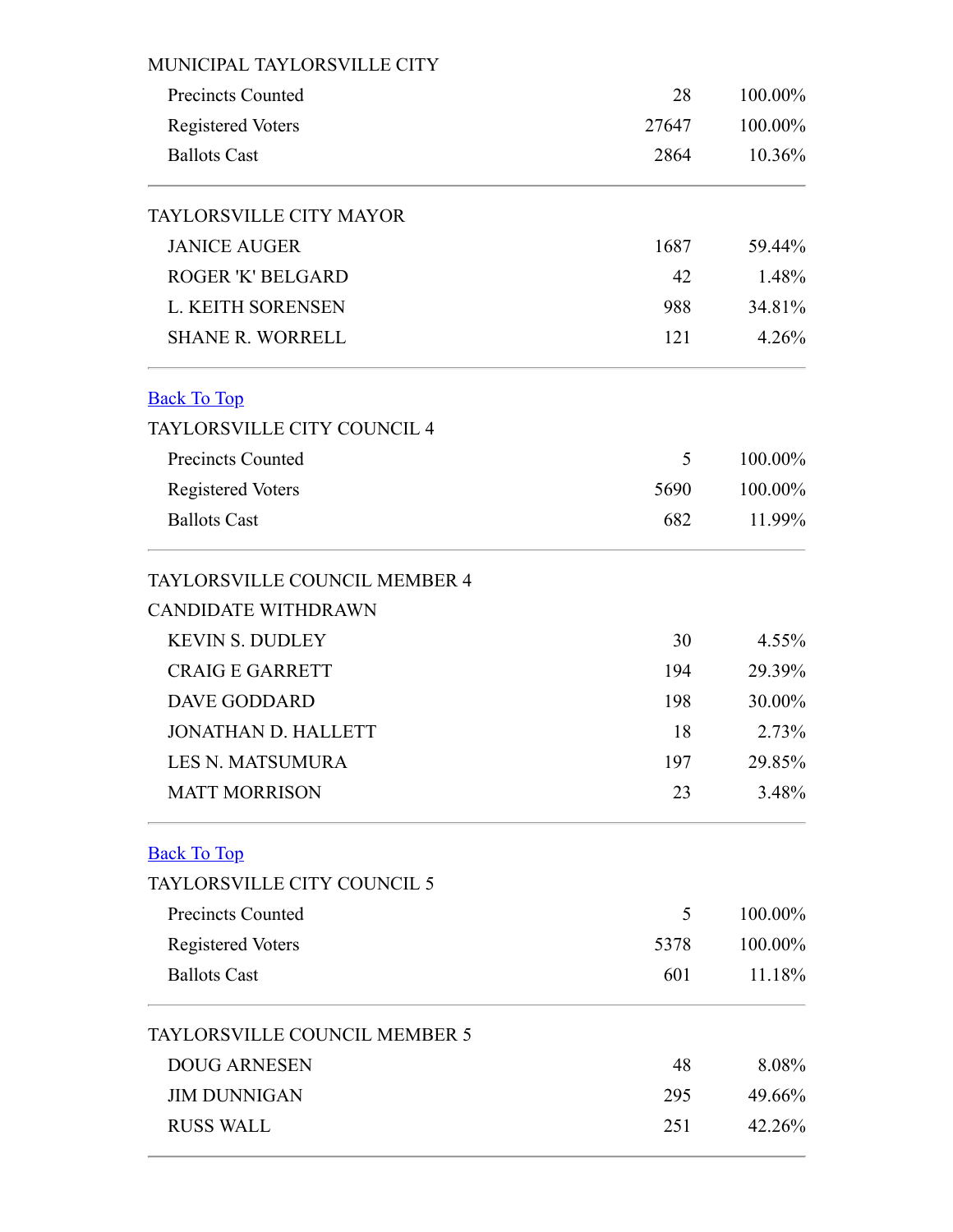| <b>Back To Top</b>                |       |         |
|-----------------------------------|-------|---------|
| MUNICIPAL WEST JORDAN CITY        |       |         |
| <b>Precincts Counted</b>          | 33    | 100.00% |
| <b>Registered Voters</b>          | 34038 | 100.00% |
| <b>Ballots Cast</b>               | 4429  | 13.01%  |
| <b>WEST JORDAN CITY MAYOR</b>     |       |         |
| <b>DONNA EVANS</b>                | 1362  | 31.03%  |
| <b>BRYAN D. HOLLADAY</b>          | 1647  | 37.53%  |
| <b>STEVEN R. MASCARO</b>          | 1056  | 24.06%  |
| <b>RICHARD MOORE</b>              | 237   | 5.40%   |
| <b>ANDREW MICHAEL PEDERSON</b>    | 87    | 1.98%   |
| WEST JORDAN CITY COUNCIL AT-LARGE |       |         |
| Vote For 2                        |       |         |
| <b>CARLA AINSWORTH</b>            | 409   | 5.20%   |
| <b>NOLA DUNCAN</b>                | 1835  | 23.32%  |
| <b>JAMES F. DUPAIX</b>            | 651   | 8.27%   |
| <b>KATHY HILTON</b>               | 1541  | 19.58%  |
| PHIL HOLMES                       | 255   | 3.24%   |
| <b>STEPHEN A HOYLE</b>            | 317   | 4.03%   |
| <b>ADAM KYLE KAY</b>              | 147   | 1.87%   |
| <b>DAN MCCORKLE</b>               | 202   | 2.57%   |
| <b>KEVIN L. MERTIN</b>            | 970   | 12.33%  |
| <b>STUART RICHARDSON</b>          | 975   | 12.39%  |
| <b>BRAXTON SOUTHWICK</b>          | 568   | 7.22%   |

Back To Top

Precincts Counted / Precincts Not Counted

<span id="page-5-0"></span>

|  |  |  | BL01 BL02 DR01 DR02 DR03 DR04 DR05 DR06 DR07 MB01 |  |  |
|--|--|--|---------------------------------------------------|--|--|
|  |  |  | MB02 MB03 MB04 MB05 MB06 MB07 MB08 MB09 MB10 MB11 |  |  |
|  |  |  | MB12 MB13 MB14 MB15 MB16 MB17 MB18 MB19 MB20 MB21 |  |  |
|  |  |  | MB22 MB23 SA01 SA02 SA03 SA04 SA05 SA06 SA07 SA08 |  |  |
|  |  |  | SA09 SA10 SA11 SA12 SA13 SA14 SA15 SA16 SA17 SA18 |  |  |
|  |  |  | SA19 SA20 SA21 SA22 SA23 SA24 SA25 SA26 SA27 SA28 |  |  |
|  |  |  |                                                   |  |  |